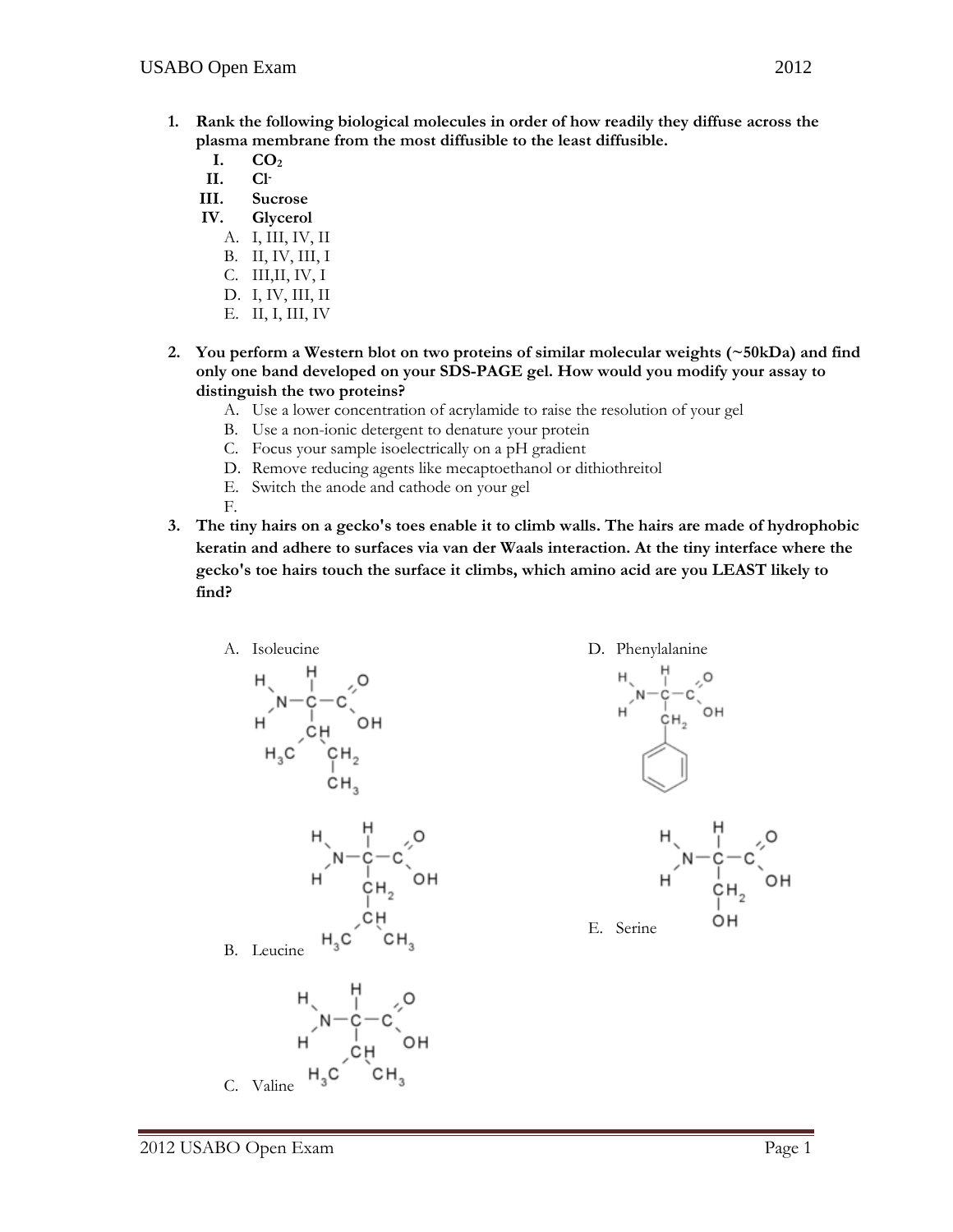- **4. When found on the extracellular side of the cell, which of the following classes of membrane molecules is a marker for the phagocytosis of apoptotic cells?** 
	- A. Glycolipid
	- B. Sphingomyelin
	- C. Phosphatidylethanolamine
	- D. Phosphatidylserine
	- E. Phosphatidylcholine
- **5. The presence of which of the following amino acids in the channel region of aquaporins contributes to the electrostatic selectivity to allow water, but not other molecules, to pass through?** 
	- A. Valine
	- B. Tryptophan
	- C. Asparagine
	- D. Methionine
	- **E.** Leucine
- **6. While preparing to teach an organic chemistry class, Professor Dacb has managed to mix up several beakers. He has taken samples from each beaker and enlisted your help in identifying them. Below are the results of a series of reagent tests.**

| <b>Beaker</b> | <b>Biuret</b> | Benedict's      | Ninhydrin   | Iodine        | Sudan       |
|---------------|---------------|-----------------|-------------|---------------|-------------|
|               | Blue          | Blue            | Blue        | Orange        | Rather pale |
|               | Blue          | Blue            | Pale yellow | Red-orange    | Red-orange  |
| 3             | Purple        | Blue            | Pale yellow | Orange        | Rather pale |
|               | Blue          | Red precipitate | Pale vellow | Orange-yellow | Rather pale |
| 5             | Blue          | Blue            | Pale yellow | Orange        | Rather pale |

#### **Which of the following correctly matches each beaker to its possible contents?**

- A. 1: Gelatin, 2: Corn oil, 3: A solution of asparagine, 4: A solution of glucose, 5: A solution of sucrose
- B. 1: Gelatin, 2: Triglycerides, 3: A solution of asparagine, 4: A solution of sucrose, 5: A solution of glucose
- C. 1: A solution of asparagine, 2: Triglycerides, 3: Gelatin, 4: A solution of glucose, 5: A solution of sucrose
- D. 1: A solution of sucrose, 2: Corn oil, 3: A solution of glucose, 4: A solution of asparagine, 5: Gelatin
- E. 1: A solution of glucose, 2: Triglycerides, 3: A solution of sucrose, 4: A solution of asparagine, 5: Gelatin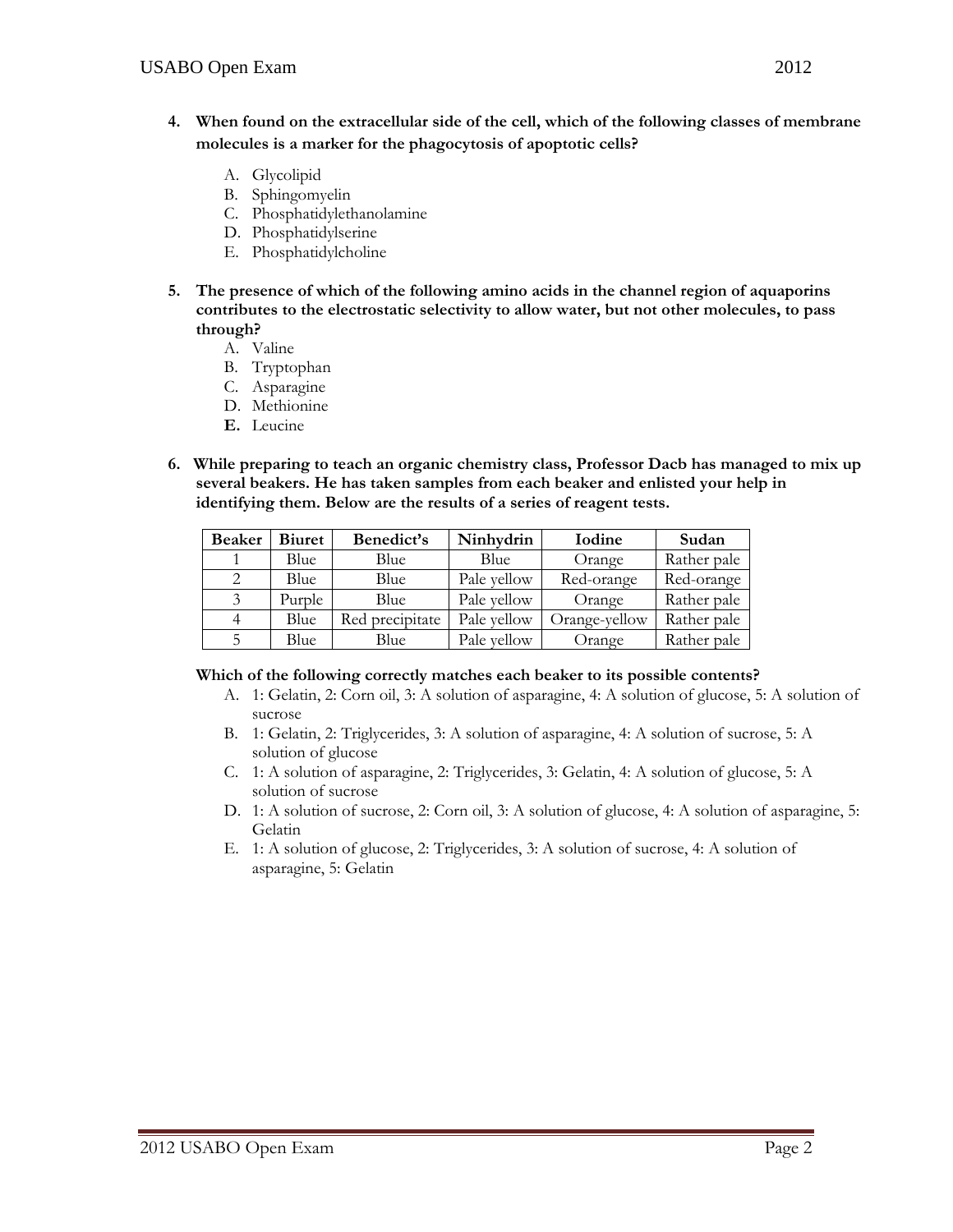**7. There are some rare organisms that do not have lipid bilayers, but instead have lipid monolayers. Which of these is a plausible structure for the lipids they use to make up their lipid monolayers?** 

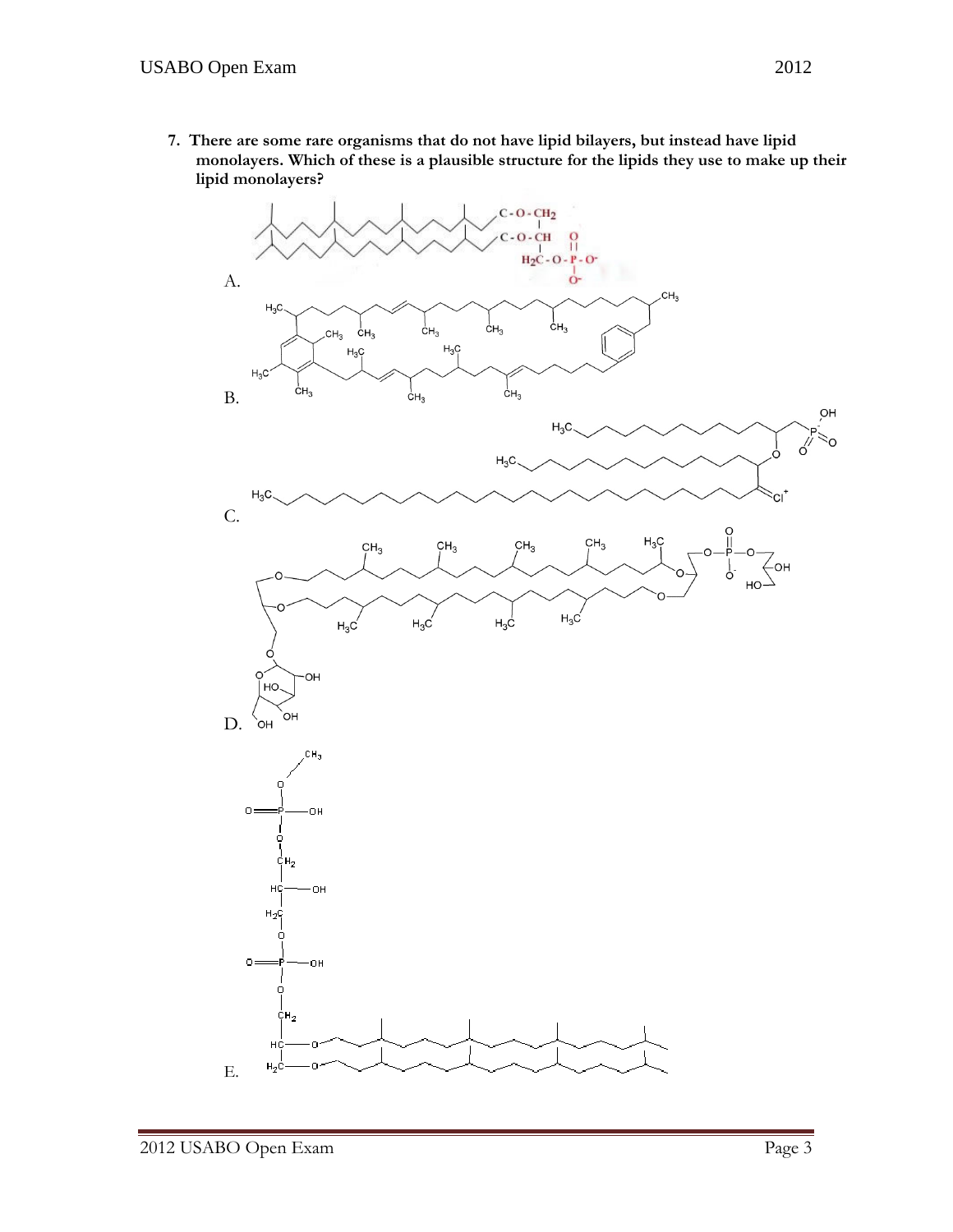- **8. One of your classmates has symptoms of protein deficiency. You suspect that she might have a mineral deficiency due to her diet of nothing but canned spaghetti. Which of the following minerals should you test for first?** 
	- A. Iron
	- B. Copper
	- C. Manganese
	- D. Molybdenum
	- E. Sulfur
- **9. A new therapeutic drug can treat the symptoms of the demyelinating disease multiple sclerosis (MS) by blockage of voltage-gated potassium channels. Neuron action potential conduction improves because:** 
	- A. More potassium is allowed to enter the axon which increases the amplitude of the action potential
	- B. The high resting leak of potassium out of the axon is minimized
	- C. Less potassium is allowed to leave the axon which increases the size and duration of the action potential
	- D. Less potassium is allowed to leave the axon which prevents the inactivation of voltage-gated sodium channels increasing the amplitude of the action potential
	- E. The resistance of the plasma membrane decreases which increases the amplitude of the action potential

# **10. Which component of Fick's Law of Diffusion is MOST optimized in the ventilation of fish gills compared to mammalian lungs?**

- A. Diffusion coefficient
- B. Gradient for diffusion
- C. Surface area
- D. Path length
- E. Temperature

## **11. Pollen grains were treated with colchicine in culture. The resulting plants were**

- A. No more than large calluses
- B. Dihaploid and fertile
- C. Dihaploid and sterile
- D. Haploid and sterile
- E. Haploid and fertile

## **12. Which of the following statements about seeds is FALSE?**

- A. Coleorhizae are found in monocotyledonous seeds
- B. Both monocotlyedonous and dicotyledonous seeds have radicles
- C. Both monocotlyedonous and dicotyledonous seeds have a pericarp
- D. The coleoptile is found only in monocotyledonous seeds
- E. The aleurone layer is found only in dicotyledonous seeds

## **13. Which of the following terms describes the closing of leaves or flowers at night?**

- A. Epinasty
- B. Nyctinasty
- C. Seismonasty
- D. Thermonasty
- E. Thigmonasty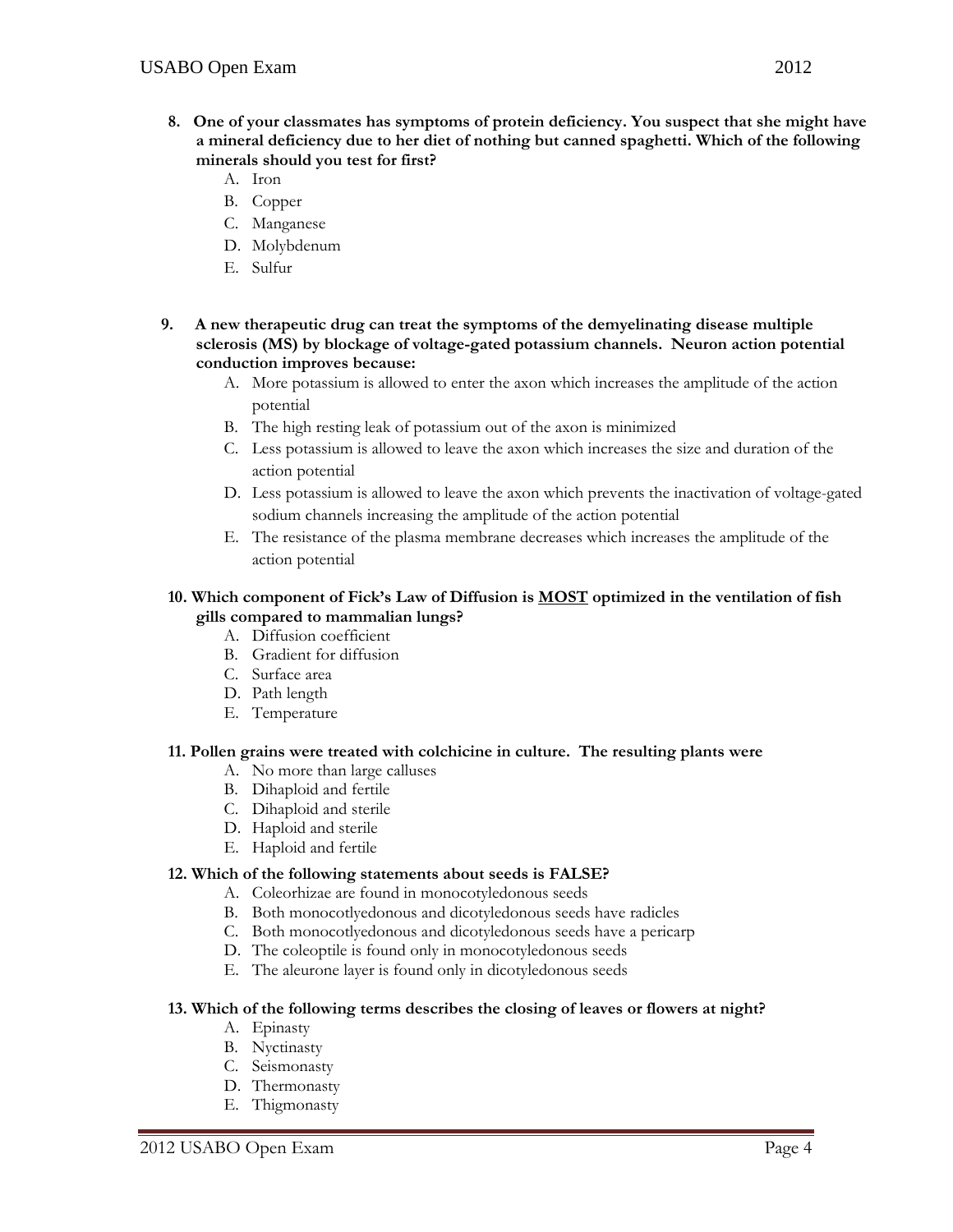## **14. Which of the following statements about carnivorous plants is FALSE?**

- A. All carnivorous plants are angiosperms.
- B. All carnivorous plants are evolved for nutrient-poor environments.
- C. All carnivorous plants are limited to small arthropods or, in the case of bladderwort, zooplankton as prey.
- D. All carnivorous plants have mechanisms to attract and capture prey.
- E. All carnivorous plants derive energy from trapping and consuming arthropods and/or zooplankton

## **15. Roots absorb cations from the soil by a process called:**

- A. Cation absorption
- B. Cation exchange
- C. Cation transfer
- D. Cation cotransport
- E. Cation reduction

## **16**. **Which of the following statements about plant stomata is TRUE?**

- A. When the guard cells are filled with water and turgid, the stoma is closed.
- B. Cellulose microfibrils are oriented along the longer axis of guard cells.
- C. After a certain point, stomata closure is irreversible.
- D. Stomata open with the active uptake of  $K<sup>+</sup>$  ions by the guard cells.
- E. Only CO2 depletion contributes to stomatal opening.

## **17. Which of the following features of flowers is NOT meant to facilitate its pollination by animals?**

- A. The production of nectar at the base of the flower.
- B. The presence of leaf-like sepals.
- C. Brightly-colored and conspicuous petals.
- D. A strong odor of rotting meat.
- E. Patterns only visible under ultraviolet light.

## **18. The food source of Rhizopus stolonifer (black bread mold, a zygomycete) has been depleted. Which of these is most likely to happen?**

- A. Zygosporangia form.
- B. Mycelia increase the rate of asexual reproduction.
- C. Mycelia produce conidia (pigmented haploid spores).
- D. The *Rhizopus* forms mycorrhizal interactions with root plants.
- E. The *Rhizopus* forms flagellated zoospores to spread via aquatic transportation.

# **19. Stressful stimuli cause a number of physiological reactions. Which of the following is NOT a correctly matched statement about stress-related hormones?**

- A. Epinephrine Stimulate glucose production from glycogen
- B. Mineralocorticoids Increase blood pressure and volume
- C. Glucocorticoids Reduce immune system activity
- D. Norepinephrine Increase breathing rate
- E. ACTH Stimulate adrenal medulla to secrete hormones

# **20. Which one of these hormones is NOT secreted by the anterior pituitary gland?**

- A. Growth hormone
- B. Prolactin
- C. Antidiuretic hormone
- D. Luteinizing hormone
- E. Adrenocorticotropic hormone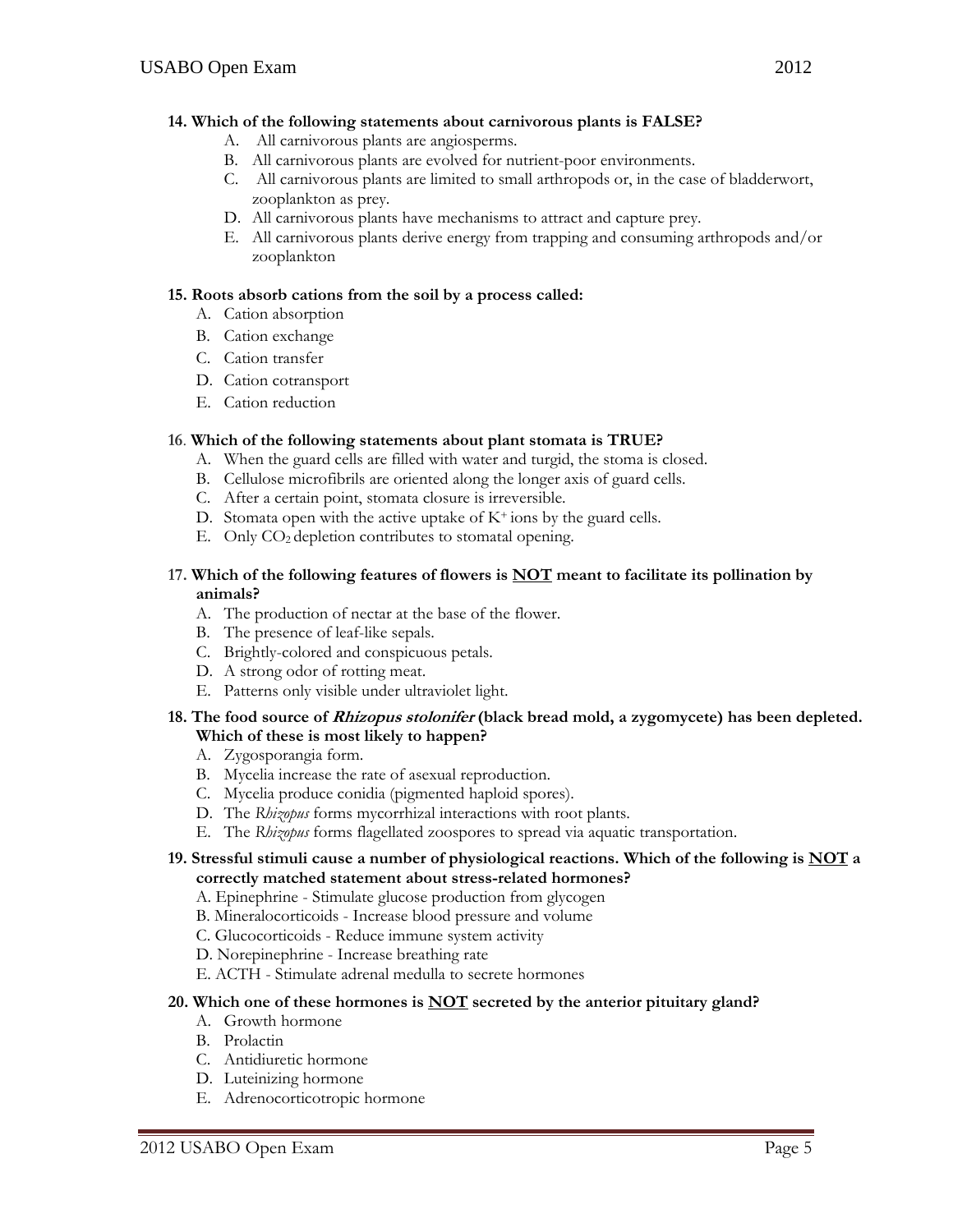- **21. A patient presents the following symptoms: diarrhea, dermatitis, and dementia, as well as "necklace" lesions on the lower neck, hyperpigmentation, thickening of the skin, inflammation of the mouth and tongue, digestive disturbances, amnesia, and delirium. Which of the following is deficient in this person's system?**
	- A. Vitamin D3 (cholecalciferol)
	- B. Vitamin B3 (niacin)
	- C. Vitamin C (ascorbic acid)
	- D. Vitamin B1 (thiamine)
	- E. Vitamin E (tocopherol)
- **22. Which of the following membranes is/are responsible for respiration in developing birds and reptiles?** 
	- A. Amnion
	- B. Allantois
	- C. Chorion
	- D. A and C
	- E. B and C
- **23. What is the primary source of food for developing zebrafish larvae up to 5 days post fertilization (dpf)?**
	- A. Yolk Sac
	- B. Larval fish food flakes
	- C. No food required
	- D. Paramecium
- **24. The virus Ijustmadethisup causes the following symptoms: overly fragile bones, fatigue, bone pain, an abnormal EKG with a short QT interval and a long T wave, kidney stones, constipation, and vomiting. You theorize that the virus is infecting endocrine cells and causing the overproduction of a certain hormone. Which hormone should you test for first?**  A. Prolactin
	- B. Parathyroid hormone (PTH)
	- C. Triiodothyronine
	- D. Melatonin
	- E. Oxytocin
- **25. The flippers of dolphins are exposed to cold water away from the main mass of the body and employ countercurrent heat exchange. Which of the following statements is FALSE?** 
	- A. Each artery in the flipper is surrounded by several veins, allowing efficient heat exchange.
	- B. As long as there is a difference in temperatures, heat transfer occurs from the warmer vessel to the cooler one.
	- C. The coolest blood is found at the tip of the dolphin flipper.
	- D. Dolphins are the only mammals known to employ countercurrent heat exchange.
	- E. Once the arterial blood has been cooled past a certain point, it will no longer transfer heat to the veins.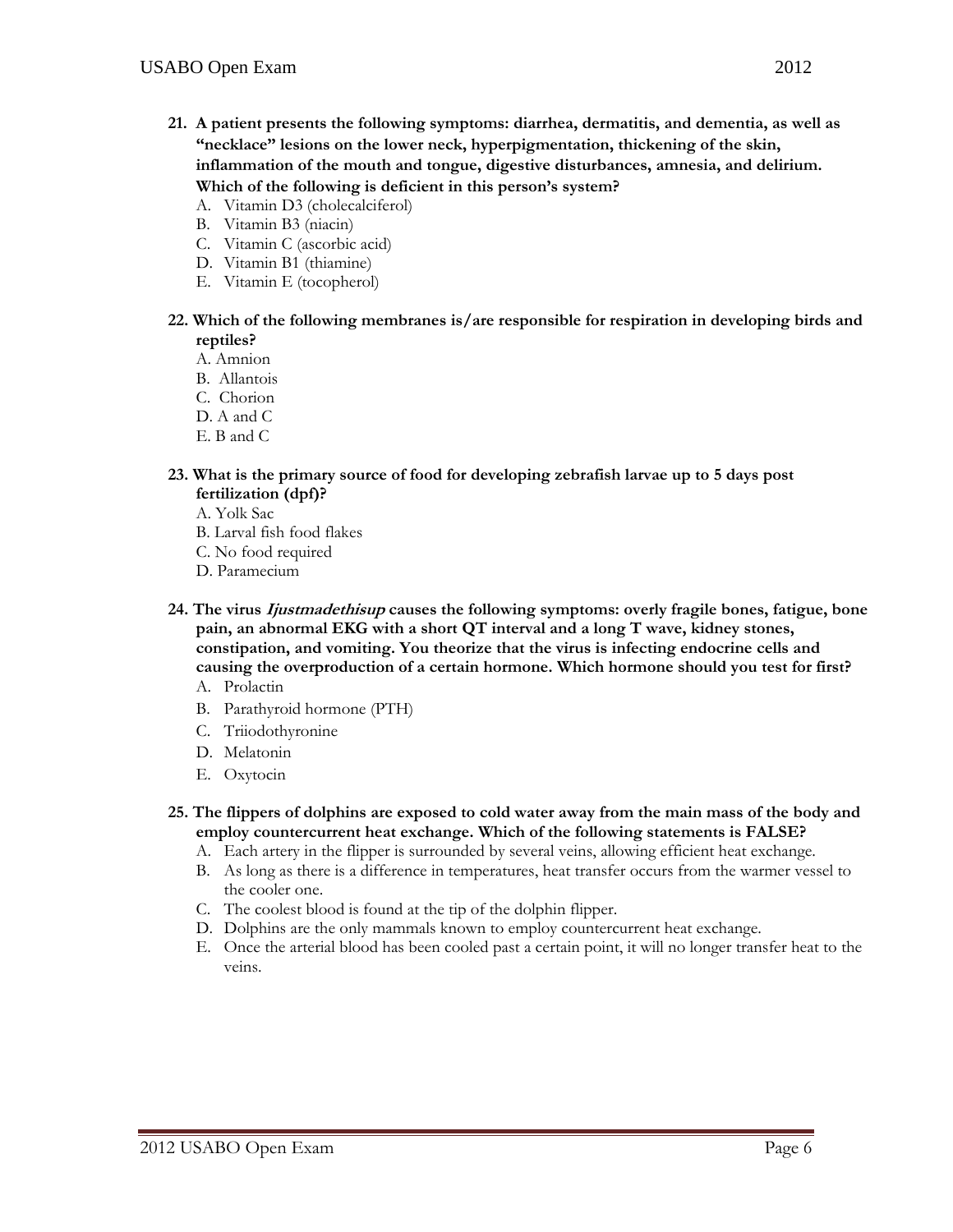



## **The diagram above depicts:**

- A. Developing human sperm cells
- B. Human blood smear
- C. Human lung section
- D. Frog eggs
- E. Frog blood smear
- **27. Which statement best explains why the ascending limb of the loop of Henle is thicker than the descending limb?** 
	- A. Many cells with aquaporin are present in the ascending limb
	- B. The ascending limb receives a better blood supply
	- C. The triple-pumps  $(Na^+/K^+/Cl)$  of the ascending limb consume a lot of ATP and need many mitochondria.
	- D. Unexplained proliferation of cells around the ascending limb
	- E. Descending limb has evolved completely while the thickness of the ascending limb is a vestigial feature.
- **28. A child has overdosed on acetaminophen, causing acute liver failure. He displays symptoms of severe jaundice and swelling of the abdomen. Which of the following processes is not directly impacted?** 
	- A. Bile synthesis
	- B. Bilirubin glucuronidation
	- C. Production of serum albumin
	- D. Erythropoietin synthesis
	- E. Glycogenesis
- **29. Fixation is a lab procedure used to prevent biological tissues from decay. In instances where perfect morphology of the whole animal is desired, cardiac fixation is the preferred method. Where should the researcher inject the fixative to ensure the best results?** 
	- A. Right atrium
	- B. Abdominal cavity
	- C. Right ventricle
	- D. Left atrium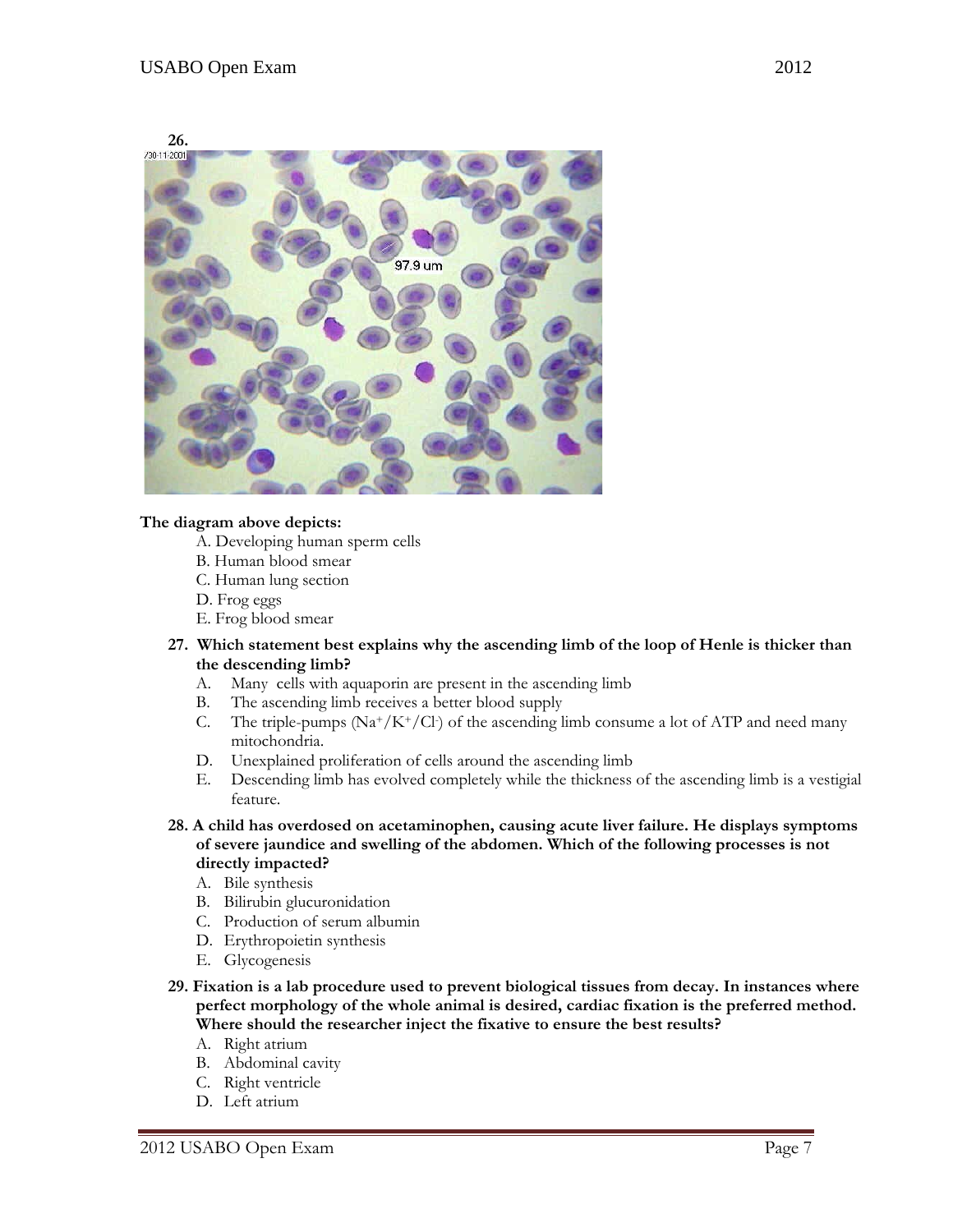E. Left ventricle

## **30. What is the primary mechanism by which ADH exerts its effects on the kidney?**

- A. Formation of water-impermeable junctions by the podocytes of nephron glomeruli B. Decreasing circulatory flux through renal afferent arterioles C. Raising the osmolarity of nephron medullae to  $\sim$ 1500 mosm/L D. Increasing expression of aquaporins in the distal convoluted tubule
- E. Synthesis of additional cation pumps in the ascending Loop of Henle
- **31. In the picture below taken from the work of N. Tinbergen a cardinal feeds minnows, which rose to the surface looking for food. The bird fed the fish for several weeks, probably because its nest had been destroyed.**



## **The cardinal's behavior is best understood as:**

- A. Habituation
- B. Imprinting
- C. Fixed action pattern
- D. Associative learning
- E. Operant conditioning

## **32. Which of the following is an example of habituation?**

- A. Chickadees learning new songs when they shift from living in small groups to living in large winter flocks.
- B. Lion cubs stalking and attacking litter mates
- C. Hydra initially contracting when gently touched, and then soon stopping to respond
- D. Golden plovers migrating yearly from Arctic breeding grounds to southeastern South America
- E. A mother eagle flying beneath her young to prevent them from falling
- **33. By convincing soldiers that they are part of a "brotherhood," and thus increasing the likelihood that they will protect, and even die for each other, the military is—consciously or unconsciously—tapping into genes that were adaptive in our ancestors due to** 
	- A. Individual selection
	- B. Kin selection
	- C. Neoteny
	- D. Inclusive selection
	- E. Heterochrony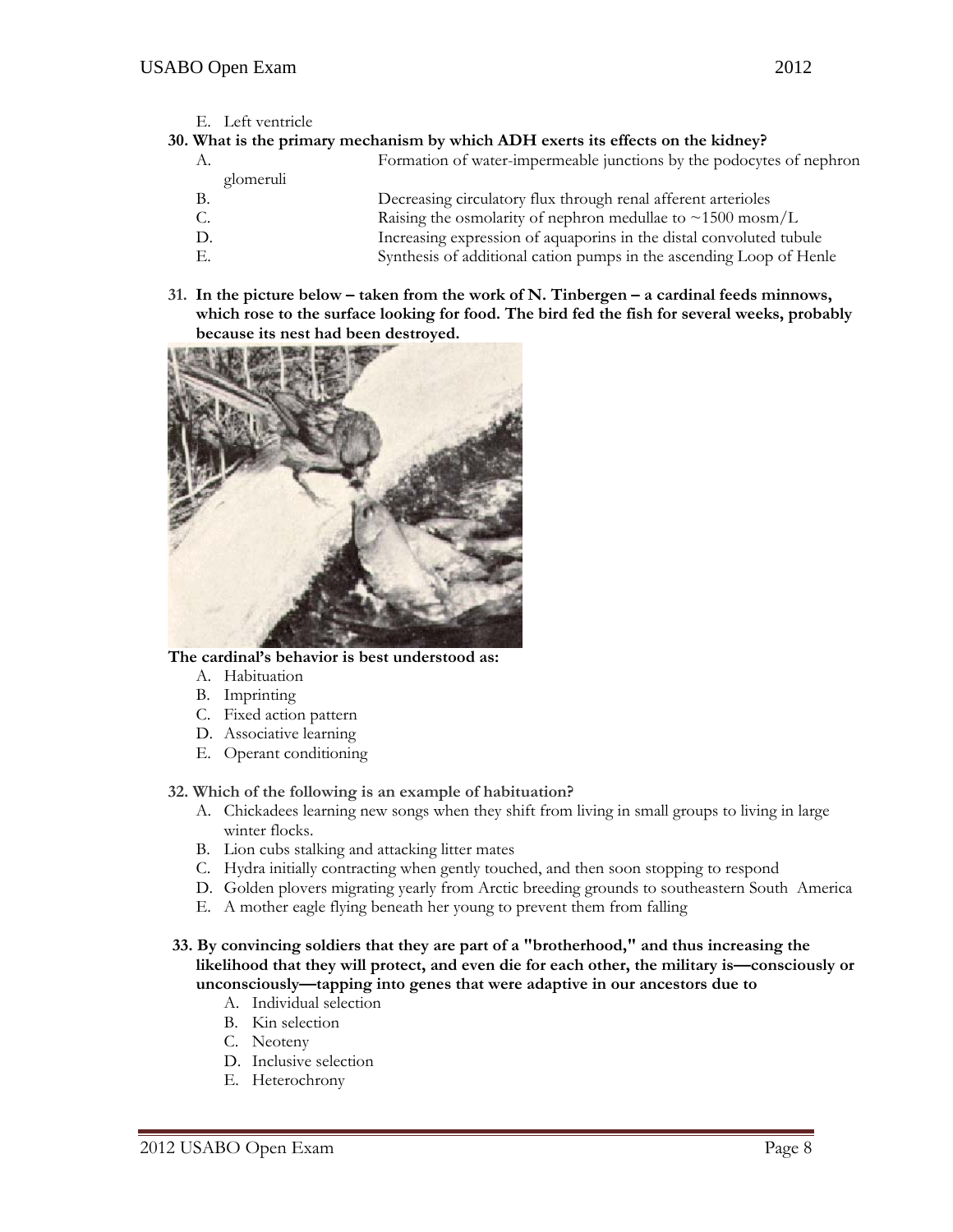- **34. A certain plant you are studying has alleles R and r for pointed and round leaves, and alleles B and b for blue and white petals. You perform a cross between homozygous dominant (RRBB) and homozygous recessive (rrbb) plants. The offspring are then crossed with a homozygous recessive (rrbb) plant. You observe the results. 1600 offspring are produced. Which of the following data is CLOSEST to what you would expect given a recombination frequency of 25%?** 
	- A. 100 rrbb, 300 rrBb, 300 Rrbb, 900 RrBb
	- B. 600 rrbb, 600 rrBb, 200 Rrbb, 200 RrBb
	- C. 200 rrbb, 200 rrBb, 600 Rrbb, 600 RrBb
	- D. 900 rrbb, 300 rrBb, 300 Rrbb, 100 RrBb
	- E. 600 rrbb, 200 rrBb, 200 Rrbb, 600 RrBb
- **35. In birds, the keel is an extension of the sternum where the powerful pectoral flight muscles attach. Which of the following orders of birds is most likely to have a reduced keel?** 
	- A. Piciformes
	- B. Anseriformes
	- C. Sphenisciformes
	- D. Struthioniformes
	- E. Galliformes

## **36. What provides the best evidence for the independent origin of microphylls and megaphylls?**

- A. Microphylls have a single unbranched vein, while megaphylls have a branching vascular system
- B. Microphylls have a branching vascular system, while megaphylls have a single unbranched vein
- C. Microphylls are small, while megaphylls are larger
- D. Both are vascularized
- E. Both appear as lateral appendages
- **37. A male child with Klinefelter's syndrome is found to be color-blind (a recessive X-linked trait). Both the mother and father have normal vision. How can this be explained?** 
	- A. Nondisjunction during the mother's meiosis I
	- B. Nondisjunction during the mother's meiosis II
	- C. Nondisjunction during the father's meiosis I
	- D. Nondisjunction during the father's meiosis II
	- E. Failure of X inactivation in the child

#### **38. Birds and mammals share all the following characteristics EXCEPT:**

- A. Amniotic eggs
- B. A notochord
- C. Bi-directional breathing
- D. Endothermy
- E. A four-chambered heart

#### **39. Which of these is NOT true about allopatric speciation?**

- A. It describes formation of a new species due to geographic isolation
- B. It is more rare than sympatric speciation
- C. It can be caused by sexual selection
- D. It can be caused by natural selection under different environmental conditions
- E. It can prevent interbreeding with the parent population

#### **40. Which of the following is NOT true about genetic drift?**

- A. Can cause harmful alleles to become fixed
- B. Can cause allele frequencies to change at random
- C. Significant in small populations
- D. Can lead to a loss of genetic variation within populations
- E. Prevents allele frequencies from fluctuating over time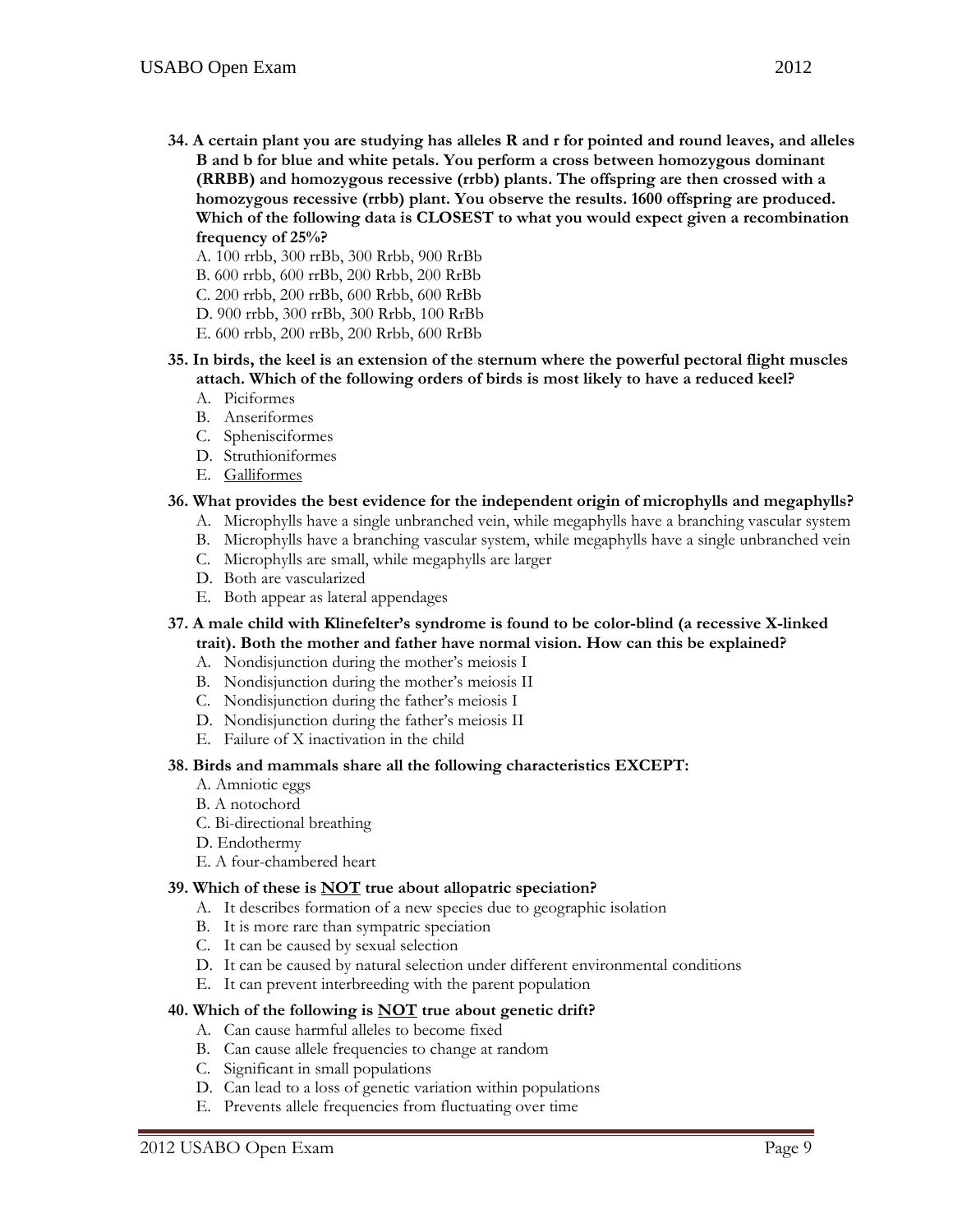- **41. An individual with Turner Syndrome would have which of the following sex chromosomes arrangements?** 
	- A. XO
	- B. XXYY
	- C. XXXXY
	- D. YO
	- E. XXX
- **42. When the base composition of DNA from bacterium Fusobacterium novum was determined, 32% of the bases were found to be guanine. What is the pyrimidine content?** 
	- A. 18%
	- B. 32%
	- C. 50%
	- D. 64%
	- E. 72%
- **43. From which geological period over 500 million years ago did fossils first show all of the major body plans we see today?** 
	- A. Burgess period
	- B. Cambrian period
	- C. Carboniferous period
	- D. Cretaceous period
	- E. Ediacaran period
- **44. Robert MacArthur and E. O. Wilson studied island biogeography and developed the island equilibrium model. Which of the following scenarios will DEFINITELY result in an island X having a greater equilibrium number of species than island Y?** 
	- A. Island X is bigger than Island Y. The two islands are the same distance from the mainland.
	- B. Island X is farther from the mainland than Island Y. The two islands are the same size.
	- C. Island X is bigger than Island Y and farther from the mainland.
	- D. Island X is smaller than Island Y and closer to the mainland.
	- E. Island X and Y have the same rate of immigration and extinction.

# **45. Which of the following is NOT an adaptation to survival in a grassland biome?**

- A. Grasses have basal meristems that allow them to grow from the base of the plant instead of the tip.
- B. Trees retain their moisture below the ground and have bark that lacks resin or cork.
- C. Grasses have deep roots to anchor them and provide starch reserves.
- D. Grasses have bulliform cells that can change in turgor pressure allowing the plant to furl its blade and shelter its stomata.
- E. Grazing animals have long distance vision with eyes placed well above their snouts.
- **46. In many bird and mammal species, more often males have secondary sexual characters like the antlers of the deer or colored plumage in birds and/or perform elaborate courtship displays in order to attract females for copulations. Why do you think females are often said to be the 'choosy' sex?** 
	- A. Sperm production by the male is more expensive than egg production by the females, so they can invest more time in mate choice.
	- B. The embryo usually develops inside females until birth or egg laying. This involves a great amount of energy and causes females to be choosy.
	- C. Males produce much more sperm than females produce eggs. The limited gamete production by females makes them more choosy than males.
	- D. A, B and C